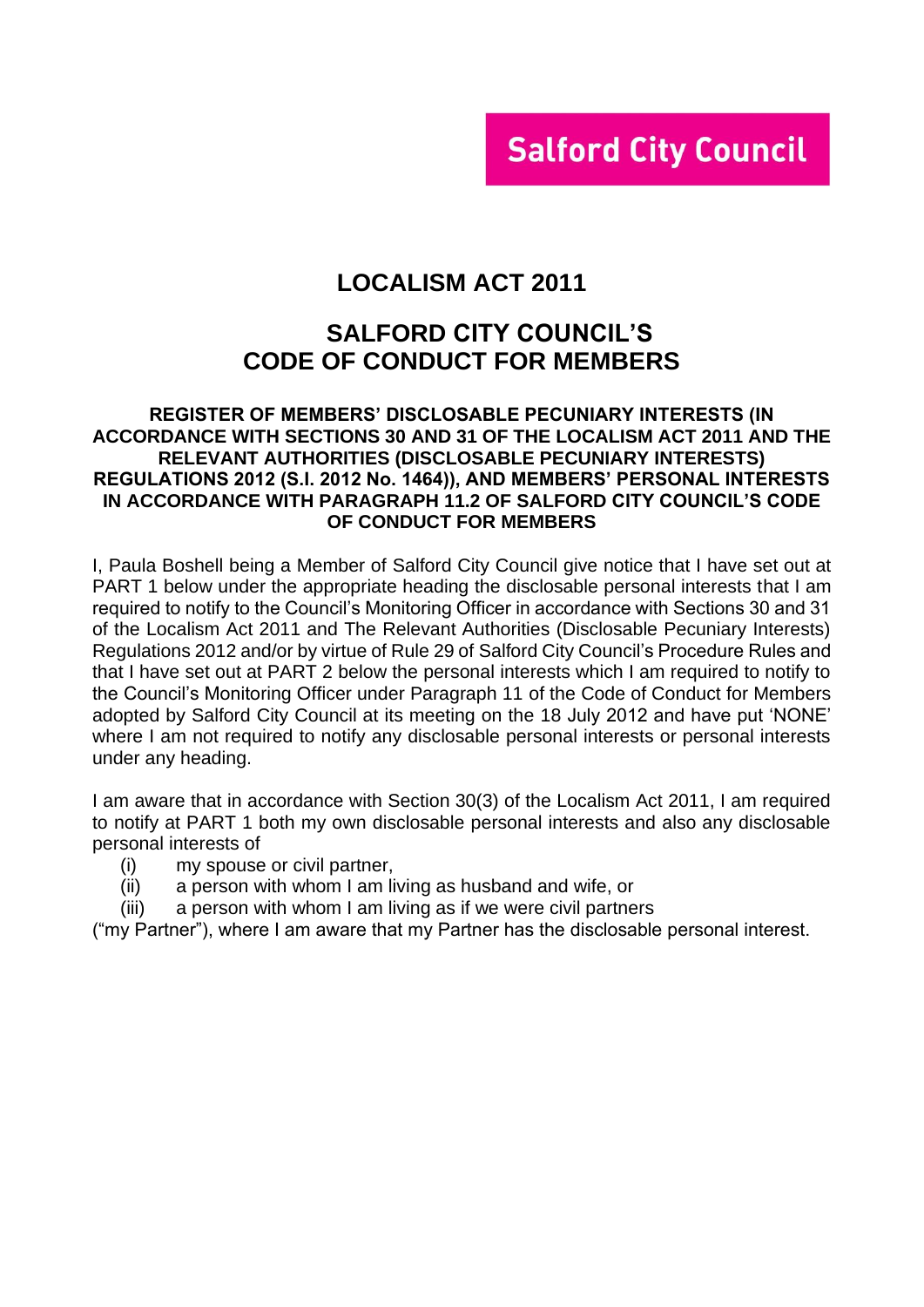# **PART 1**

# **DISCLOSABLE PECUNIARY INTERESTS**

#### **1. ANY EMPLOYMENT, OFFICE, TRADE, PROFESSION OR VOCATION CARRIED ON FOR PROFIT OR GAIN.**

| <b>Member</b>               | <b>Partner</b>                               |
|-----------------------------|----------------------------------------------|
| <b>Salford City Council</b> | <b>Self Employed Painter &amp; Decorator</b> |

*NB: You need to include details of any employment or business in which you or your Partner are engaged. Employees should give the name of their employer. You should give the name of any company of which you or your Partner are a partner or remunerated director. Where you or your Partner hold an office, give the name of the person of the body which appointed you or your Partner (in the case of a teacher in a maintained school – the local education authority; in the case of an aided school – the school's governing body)*

#### **2. SPONSORSHIP**

#### **None**

*NB You must* declare *any payment or provision of any other financial benefit (other than from Salford City Council) made or provided to you in respect of any expenses incurred by you in carrying out your duties as a councillor, or towards your election expenses, within the period of 12 months ending with the day on which you give your notification to the Council's Monitoring Officer for the purposes of Section 30(1) of the Localism Act 2011 and/or by virtue of Rule 29 of Salford City Council's Procedure Rules. This includes any payment or financial benefit from a trade union within the meaning of the Trade Union and Labour Relations (Consolidation) Act 1992.* 

### **3. CONTRACTS WITH THE COUNCIL**

| <b>Member</b> | <b>Partner</b> |
|---------------|----------------|
| <b>None</b>   | <b>None</b>    |

*NB You should describe all contracts of which you are aware, which are made between the Council and* 

- *(i) either yourself or your Partner or*
- *(ii) a body in which you or your Partner have a beneficial interest (being a firm in which you or your Partner is a partner, or a body corporate of which you or your Partner is a director, or in the securities of which you or your partner have a beneficial interest),*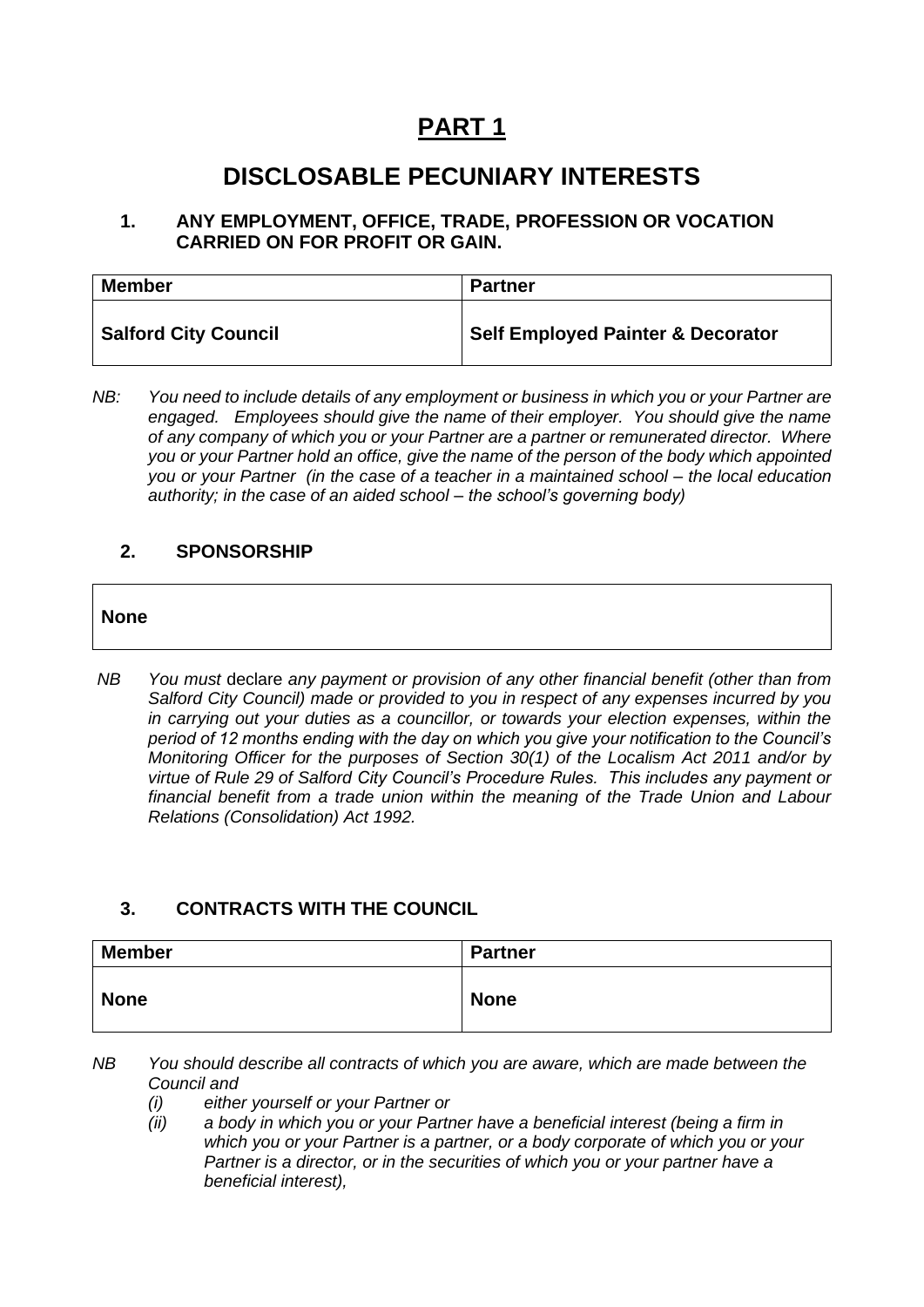*which are not fully discharged and which are contracts under which goods or services are to be provided or works are to be executed.*

*Please note that the reference to "securities" means "shares, debentures, debenture stock, loan stock, bonds, units of a collective investment scheme within the meaning of the Financial Services and Markets Act 2000 and other securities of any description, other than money deposited with a building society.*

# **4. LAND IN THE AREA OF THE CITY COUNCIL**

| <b>Member</b>                                                                               | <b>Partner</b>                                                                              |  |
|---------------------------------------------------------------------------------------------|---------------------------------------------------------------------------------------------|--|
| <b>17 Trevor Road</b><br><b>Winton</b><br><b>Eccles</b><br><b>Salford</b><br><b>M30 8BB</b> | <b>17 Trevor Road</b><br><b>Winton</b><br><b>Eccles</b><br><b>Salford</b><br><b>M30 8BB</b> |  |

*You should include any land (including houses, buildings or parts of buildings and any interests as mortgagee) within the City's boundaries in which you or your Partner, either alone or jointly, have a proprietary interest for your or your Partner's benefit. You should give the address or brief description to identify it. If you live in Salford you should include your home under this heading either as owner, lessee or tenant. You should also include any property from which you or your Partner receive rent, or of which you or your Partner are the mortgagee.*

### **5. LICENCES TO OCCUPY LAND**

| <b>Member</b> | <b>Partner</b> |
|---------------|----------------|
| <b>None</b>   | <b>None</b>    |

*NB You should include any land (including buildings or parts of buildings) within the city's boundaries which you or your Partner have a right to occupy for 28 days or longer (either alone or jointly with others). You should give the address or a brief description to identify it.*

### **6. CORPORATE TENANCIES**

| <b>Member</b> | <b>Partner</b> |
|---------------|----------------|
| <b>None</b>   | <b>None</b>    |

*[NB You should list here any tenancies of properties of which you are aware, where the landlord is the City Council and the tenant is a body in which you or your Partner have a beneficial interest*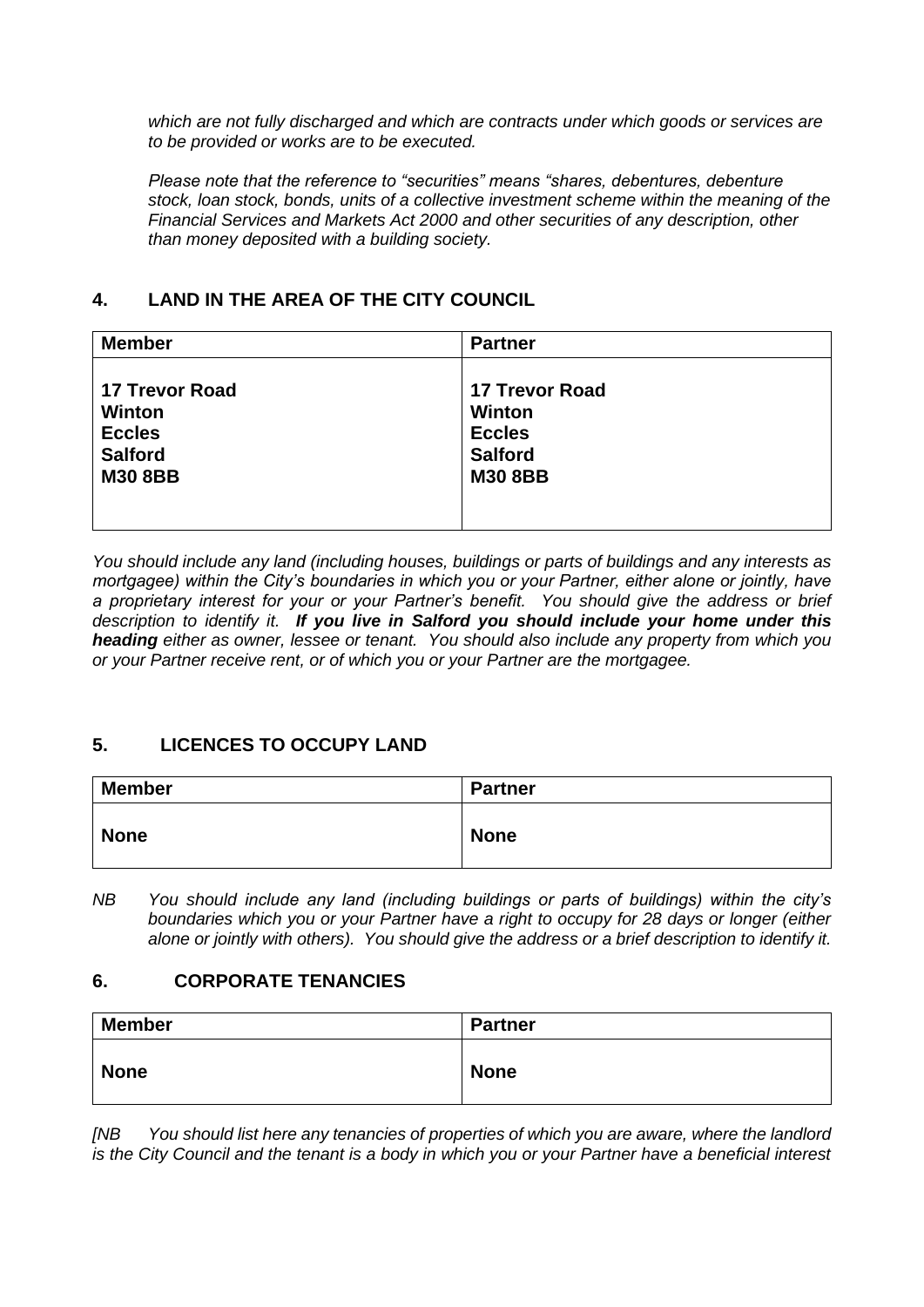*(being a firm in which you or your Partner is a partner, or a body corporate of which you or your Partner is a director, or in the securities of which you or your partner have a beneficial interest).* 

*Please note that the reference to "securities" means "shares, debentures, debenture stock, loan stock, bonds, units of a collective investment scheme within the meaning of the Financial Services and Markets Act 2000 and other securities of any description, other than money deposited with a building society.*

### **7. SECURITIES**

| <b>Member</b> | <b>Partner</b> |
|---------------|----------------|
| <b>None</b>   | <b>None</b>    |

*NB You should list here any beneficial interest of you or your Partner in securities of a body where –*

- *(a) that body (to your knowledge) has a place of business or land within the City's boundaries; and*
- *(b) either –*
	- *(i) the total nominal value of the securities held by you or your Partner exceeds £25,000 or one hundredth of the total issued share capital of that body; or*
	- *(ii) if the share capital of that body is of more than one class, the total nominal value of the shares of any one class in which you or your Partner has a beneficial interest exceeds one hundredth of the total issued share capital of that class.*

*Please note that the reference to "securities" means "shares, debentures, debenture stock, Loan stock, bonds, units of a collective investment scheme within the meaning of the Financial Services and Markets Act 2000 and other securities of any description, other than money deposited with a building society*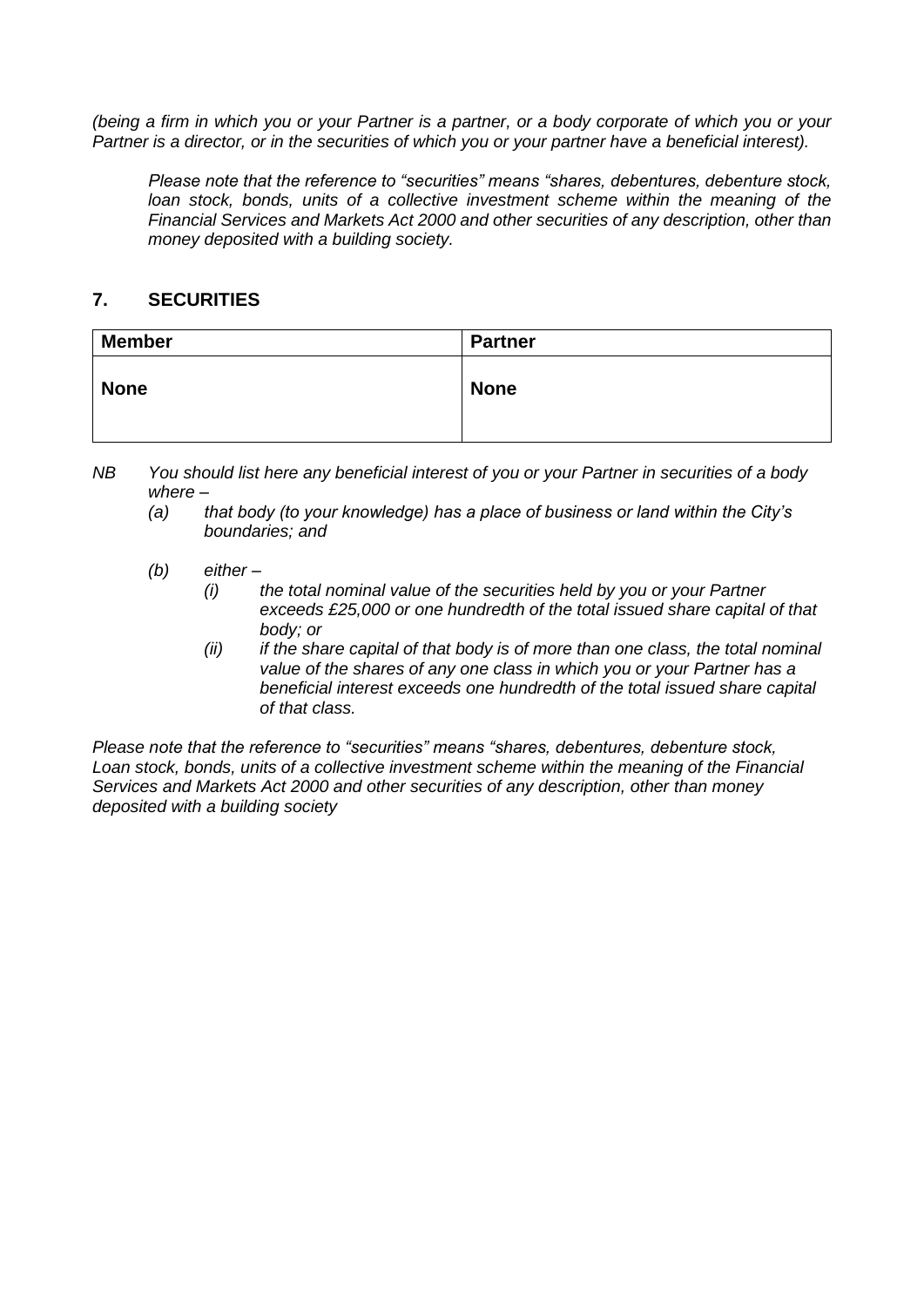# **PERSONAL INTERESTS**

#### **1. BODIES TO WHICH YOU ARE APPOINTED OR NOMINATED BY THE COUNCIL**

*NB You should record here details of your position of general control or management, in any –*

- *Body to which you have been appointed or nominated by*
- *Salford City Council as its representative.*

### **2. INTERESTS IN CHARITIES, SOCIETIES AND OTHER BODIES**

**Unite the Union Labour Party Member**

- *NB You should record here details of your position of general control or management, in any –*
	- *Public authority or body exercising functions of a public nature;*
	- *Company, industrial and provident society, charity, or body directed to charitable purposes. (Freemasons should include here membership of the Masonic Grand Charity)*
	- *Body whose principal purposes include the influence of public policy, including party associations, trade union or professional association.*

# **3. GIFTS AND HOSPITALITY**

#### **None received**

*You should list here any person from whom you have received a gift(s) or hospitality with an estimated value of at least £100 (including multiple gifts and/or hospitality with an aggregate value of at least £100 from the same person). You should provide a description of the gift(s) or hospitality and the person you believe to be the source of the gift(s) and hospitality (including accumulative gifts and/or hospitality).*

*You should list any such gifts or hospitality which you have received within whichever is the shortest of the period of 3 years or the period since you were first elected as a Member of Salford City Council.*